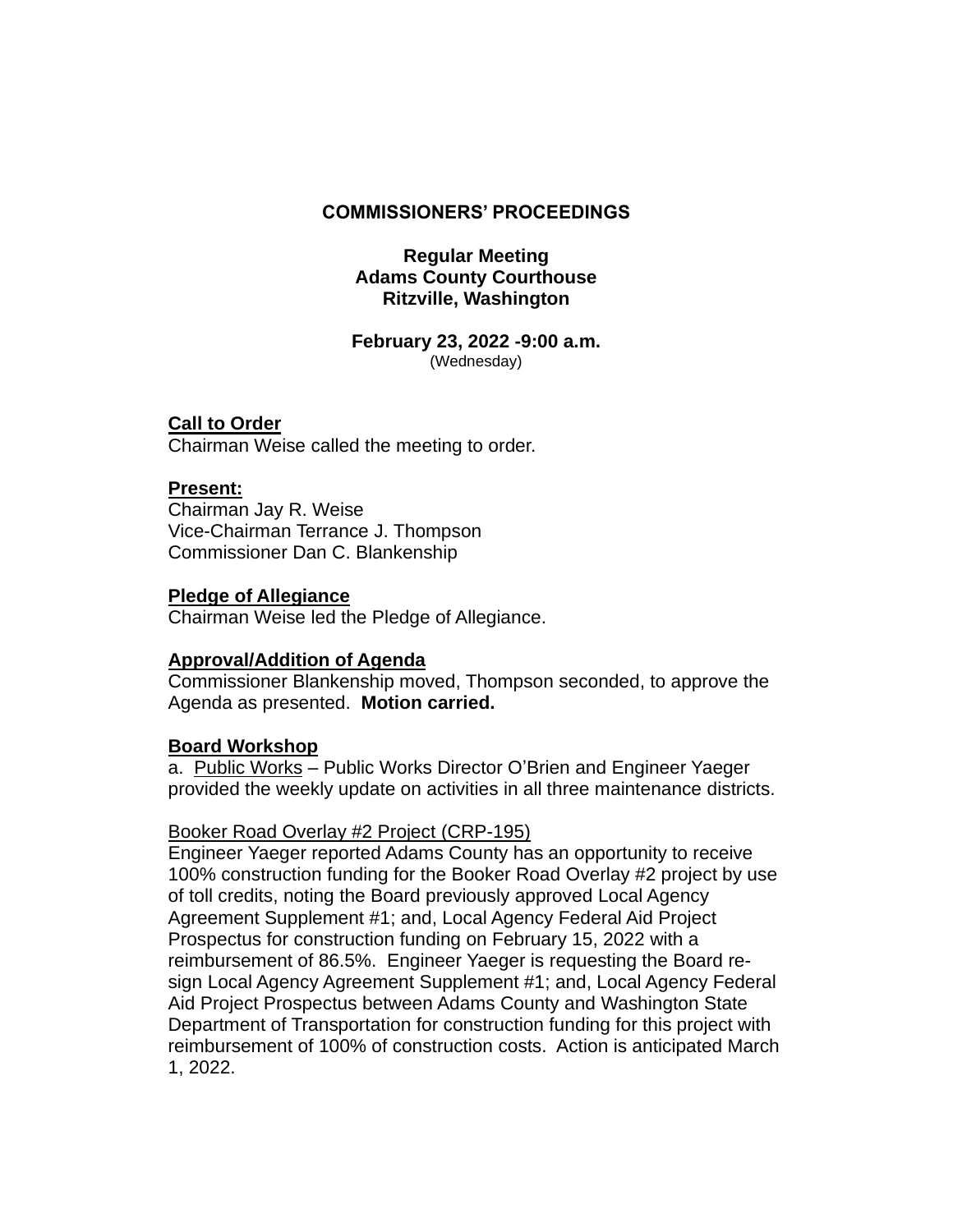# Deal Road #2 Project (CRP-197)

The engineering department has drafted a Local Agency Agreement and Project Prospectus for the Deal Road #2 Project to commence federal funding. Engineer Yaeger noted Adams County has an opportunity to receive 100% federal funding for all phases of the project by use of toll credits. Once final agreements have been approved by Washington State Department of Transportation, the same will come before the Board for consideration.

#### Private Utility Easement

Engineer Yaeger reviewed paperwork to approve a private utility easement, noting the Kelly's own the property (Parcel #1935230551201), known as the "hangar" and have an existing private sanitary sewer line that crosses over and across Adams County Parcel #1935230525501, which includes a vacated alley north of the Public Works Building. The purpose of the easement is to create an official record of an existing private utility easement for the existing private sanitary sewer line. Action is anticipated March 1, 2022.

### Chemical Bids

Public Works Director O'Brien reviewed results of the bid/quotes opened for sterilant and chemical contact products. Specific materials will be ordered based on the lowest price and availability of materials.

#### Adams County Farm Lease

Public Works Director O'Brien reported he has been notified that the lone bidder for the lease of the Adams County farm ground will not be signing the farm lease contract. As such, based on the recommendation of the Public Works Department, the Board provided **consensus authorization to advertise for sealed bids for the Farm Lease of Adams County Real Estate, and to authorize the Clerk to publish said notice**. Additionally, the Board provided **consensus authorization for O'Brien to notify the previous renter that Adams County is not interested in purchasing the wheel line, belonging to the renter, used on the farm ground.**

b. Integrated Health Care Services – The Board, along with Integrated Health Care Services Director Guse, reviewed positions and salaries within the IHCS Department.

c. Veteran's Relief and Health Levy Rate – Prior tax allocations were reviewed for mental health; developmental disability; and, veteran's relief. The Board provided **consensus authorization to allocate levy**